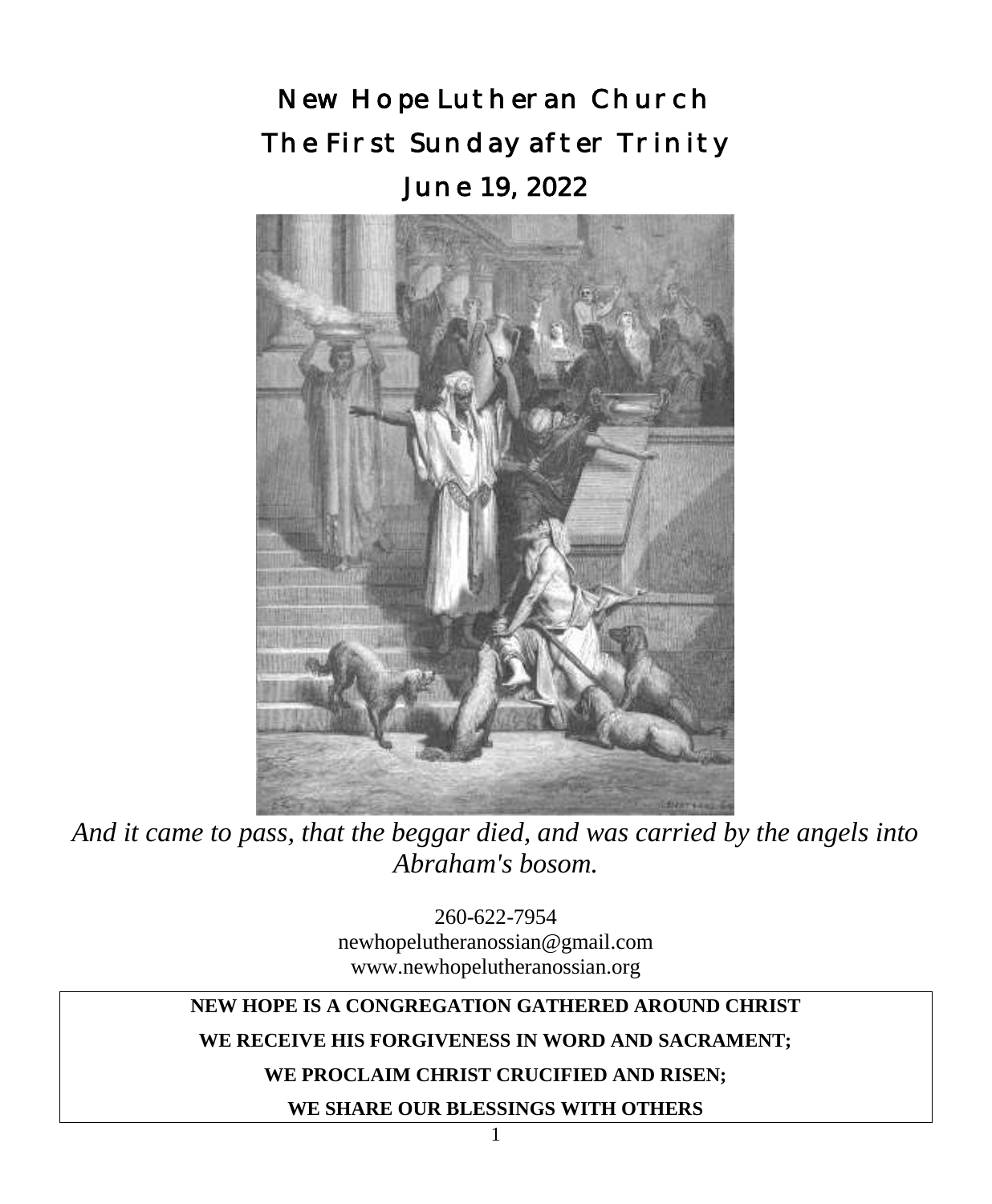# Wel come!

*We're glad you've joined us as we gather to receive God's gifts of forgiveness, life, and salvation. We gather because we're sinners who desperately need the forgiveness Jesus won for us and delivers today. To prepare for the Divine Service, pray the prayers inside the front cover of your hymnal. As you prepare for communion, please read the statement on page 7.*

# Confession and Absolution

*Stand*

# **Hymn of Invocation: 696 O God, My Faithful God**

*The sign of the cross may be made by all in remembrance of their Baptism.*

**P** In the name of the Father and of the  $\pm$  Son and of the Holy Spirit.

C **Amen.**

- $\mathbf{P}$  Beloved in the Lord! Let us draw near with a true heart and confess our sins unto God our Father, beseeching Him in the name of our Lord Jesus Christ to grant us forgiveness.
- P Our help is in the name of the Lord,
- C **who made heaven and earth.**
- P I said, I will confess my transgressions unto the Lord,
- C **and You forgave the iniquity of my sin.**

*Silence for reflection on God's Word and for self-examination.*

- P O almighty God, merciful Father,
- C **I, a poor, miserable sinner, confess unto You all my sins and iniquities with which I have ever offended You and justly deserved Your temporal and eternal punishment. But I am heartily sorry for them and sincerely repent of them, and I pray You of Your boundless mercy and for the sake of the holy, innocent, bitter sufferings and death of Your beloved Son, Jesus Christ, to be gracious and merciful to me, a poor, sinful being.**
- $\mathbb{P}$  Upon this your confession, I, by virtue of my office, as a called and ordained servant of the Word, announce the grace of God unto all of you, and in the stead and by the command of my Lord Jesus Christ I forgive you all your sins in the name of the Father and of the  $\pm$ Son and of the Holy Spirit.
- C **Amen.**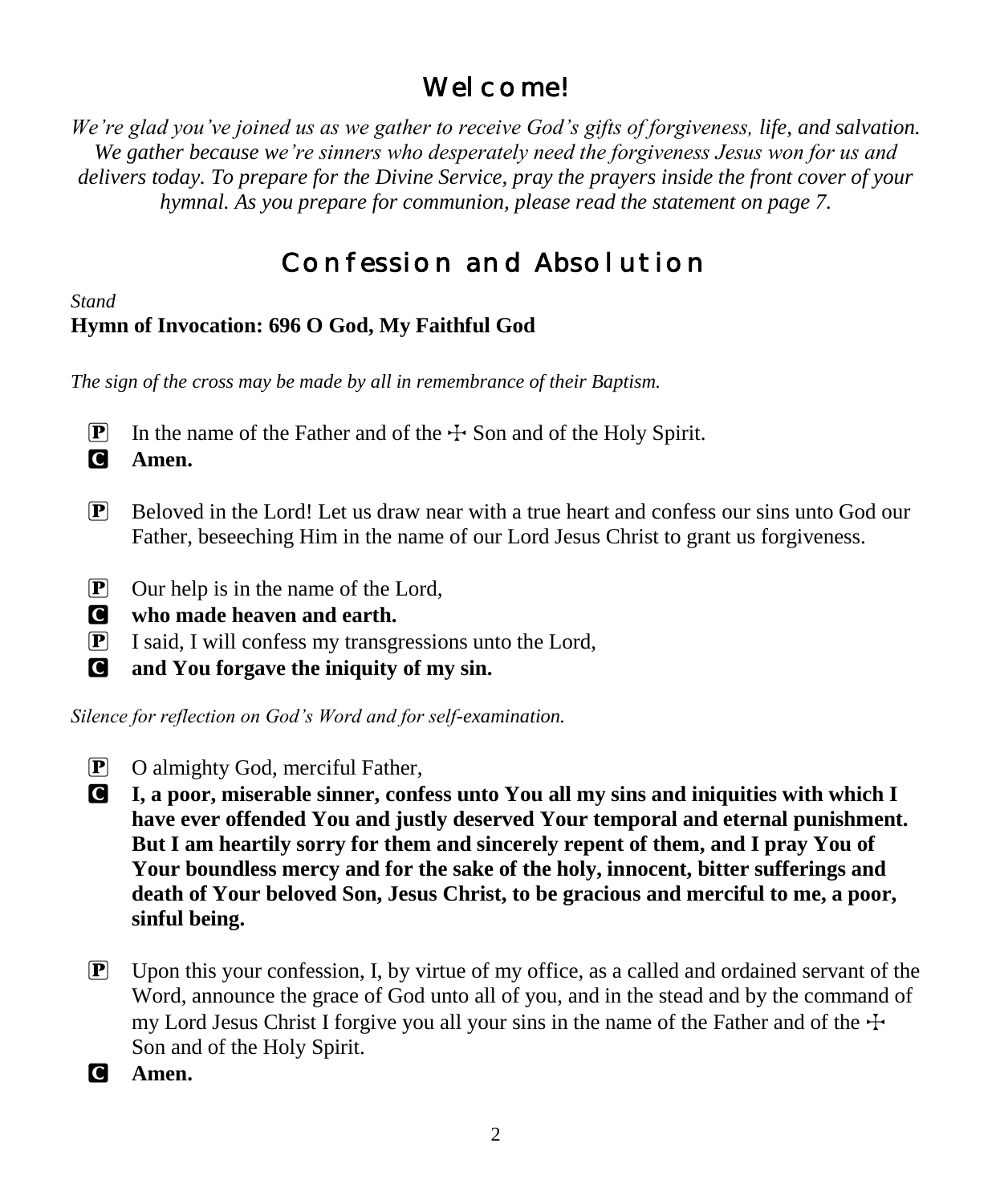# Service of the Word

**Introit** *(Congregation sings text in bold.) Psalm 13:1–4; antiphon: vv. 5–6* [O Lord,] I have trusted in your | steadfast love;\* my heart shall rejoice in your sal- | vation. **I will sing | to the LORD,\* because he has dealt bountifully | with me.** How long, O LORD? Will you forget me for- | ever?\* How long will you hide your | face from me? **How long must I take counsel in my soul and have sorrow in my heart | all the day?\* How long shall my enemy be exalted | over me?** Consider and answer me, O | LORD my God;\* light up my eyes, lest I sleep the | sleep of death, **lest my enemy say, "I have prevailed | over him,"\* lest my foes rejoice because I am | shaken. Glory be to the Father and | to the Son**\* **and to the Holy | Spirit; as it was in the be- | ginning,**\* **is now, and will be forever. | Amen.** [O Lord,] I have trusted in your | steadfast love;\* my heart shall rejoice in your sal- | vation. I will sing | to the LORD,\* because he has dealt bountifully | with me. **Kyrie** *LSB 186* C **Lord, have mercy upon us. Christ, have mercy upon us. Lord, have mercy upon us. Gloria in Excelsis** *LSB 187*  $\overline{P}$  Glory be to God on high: C **and on earth peace, goodwill toward men. We praise Thee, we bless Thee, we worship Thee, we glorify Thee, we give thanks to Thee, for Thy great glory. O Lord God, heav'nly King, God the Father Almighty. O Lord, the only-begotten Son, Jesus Christ; O Lord God, Lamb of God, Son of the Father, that takest away the sin of the world, have mercy upon us. Thou that takest away the sin of the world, receive our prayer.**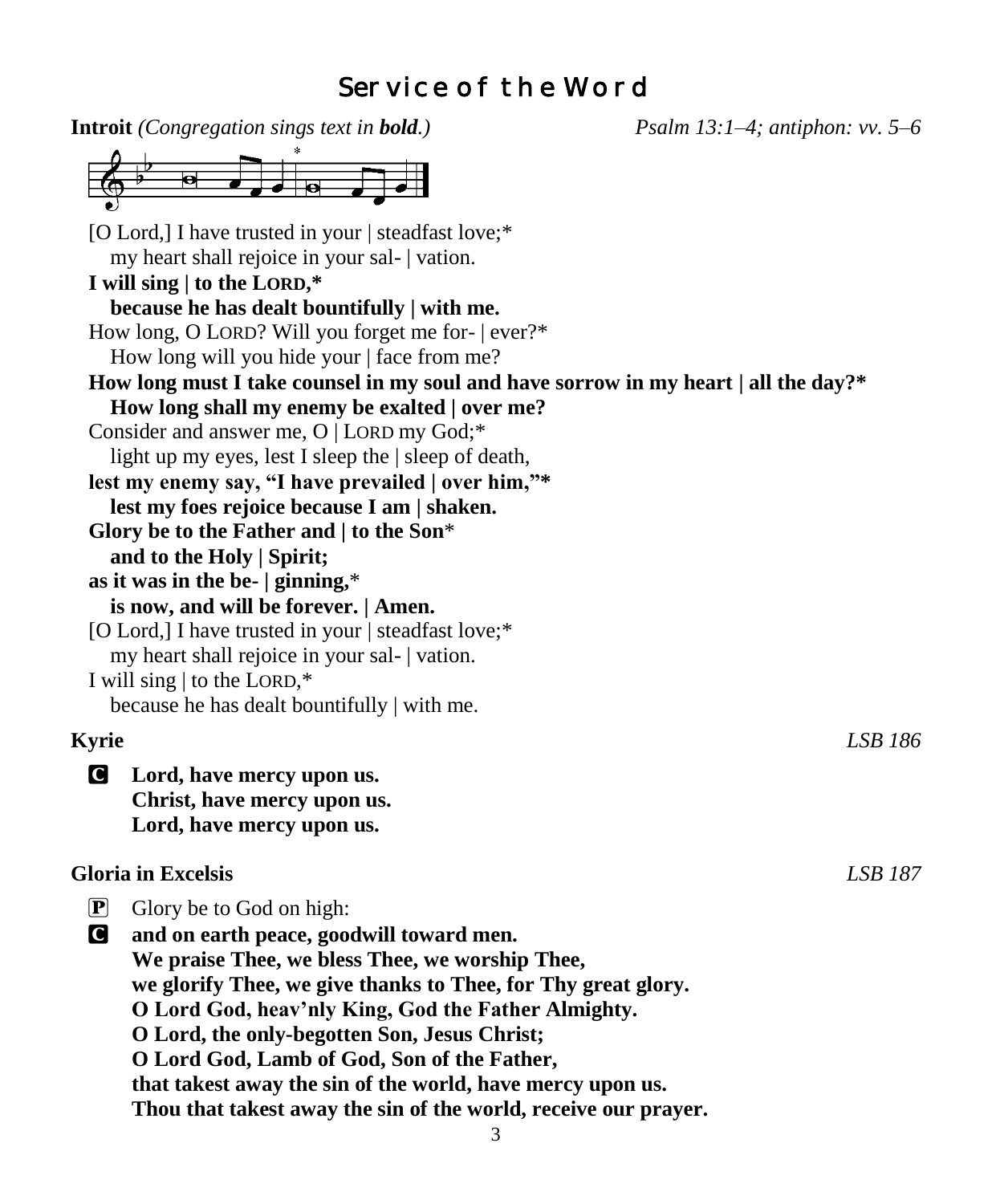**Thou that sittest at the right hand of God the Father, have mercy upon us. For Thou only art holy; Thou only art the Lord. Thou only, O Christ, with the Holy Ghost, art most high in the glory of God the Father. Amen.**

## **Salutation and Collect of the Day**



 $\overline{P}$  Let us pray.

O God, the strength of all who trust in You, mercifully accept our prayers; and because through the weakness of our mortal nature we can do no good thing, grant us Your grace to keep Your commandments that we may please You in both will and deed; through Jesus Christ, our Lord, who lives and reigns with You and the Holy Spirit, one God, now and forever.



### *Sit*

#### **Old Testament Reading** *Genesis 15:1–6*

<sup>1</sup>After these things the word of the LORD came to Abram in a vision: "Fear not, Abram, I am your shield; your reward shall be very great." <sup>2</sup>But Abram said, "O Lord GOD, what will you give me, for I continue childless, and the heir of my house is Eliezer of Damascus?" <sup>3</sup>And Abram said, "Behold, you have given me no offspring, and a member of my household will be my heir." <sup>4</sup>And behold, the word of the LORD came to him: "This man shall not be your heir; your very own son shall be your heir." <sup>5</sup>And he brought him outside and said, "Look toward heaven, and number the stars, if you are able to number them." Then he said to him, "So shall your offspring be." <sup>6</sup>And he believed the LORD, and he counted it to him as righteousness.

- $\overline{A}$  This is the Word of the Lord.
- C **Thanks be to God.**

**Gradual** *(Congregation sings text in bold.) Psalm 41:4, 1*



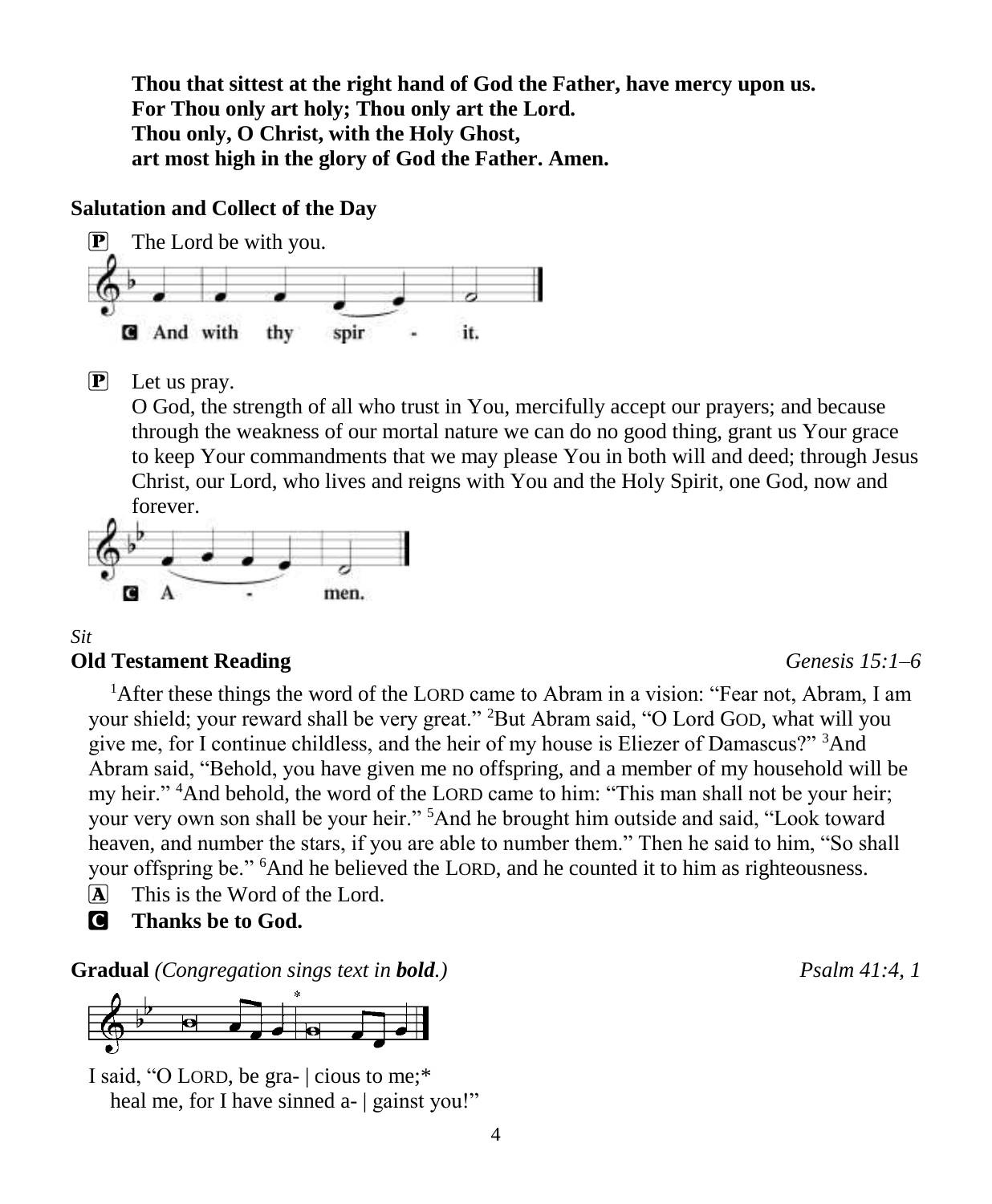#### **Blessèd is the one who consid- | ers the poor!\* In the day of trouble the LORD de- | livers him.**

#### **Epistle** *1 John 4:16–21*

<sup>16</sup>So we have come to know and to believe the love that God has for us. God is love, and whoever abides in love abides in God, and God abides in him. <sup>17</sup>By this is love perfected with us, so that we may have confidence for the day of judgment, because as he is so also are we in this world. <sup>18</sup>There is no fear in love, but perfect love casts out fear. For fear has to do with punishment, and whoever fears has not been perfected in love. <sup>19</sup>We love because he first loved us. <sup>20</sup>If anyone says, "I love God," and hates his brother, he is a liar; for he who does not love his brother whom he has seen cannot love God whom he has not seen. <sup>21</sup>And this commandment we have from him: whoever loves God must also love his brother.

 $\overline{A}$  This is the Word of the Lord.

C **Thanks be to God.**

*Stand*



**Holy Gospel** *Luke 16:19–31*



 $19$ [Jesus said:] "There was a rich man who was clothed in purple and fine linen and who feasted sumptuously every day. <sup>20</sup>And at his gate was laid a poor man named Lazarus, covered with sores,  $^{21}$ who desired to be fed with what fell from the rich man's table. Moreover, even the dogs came and licked his sores. <sup>22</sup>The poor man died and was carried by the angels to Abraham's side. The rich man also died and was buried,  $^{23}$  and in Hades, being in torment, he lifted up his eyes and saw Abraham far off and Lazarus at his side. <sup>24</sup>And he called out, 'Father Abraham, have mercy on me, and send Lazarus to dip the end of his finger in water and cool my tongue, for I am in anguish in this flame.<sup>' 25</sup>But Abraham said, 'Child, remember that you in your lifetime received your good things, and Lazarus in like manner bad things; but now he is comforted here, and you are in anguish. <sup>26</sup>And besides all this, between us and you a great chasm has been fixed, in order that those who would pass from here to you may not be able, and none may cross from there to us.' <sup>27</sup>And he said, 'Then I beg you, father, to send him to my father's house— $^{28}$ for I have five brothers—so that he may warn them, lest they also come into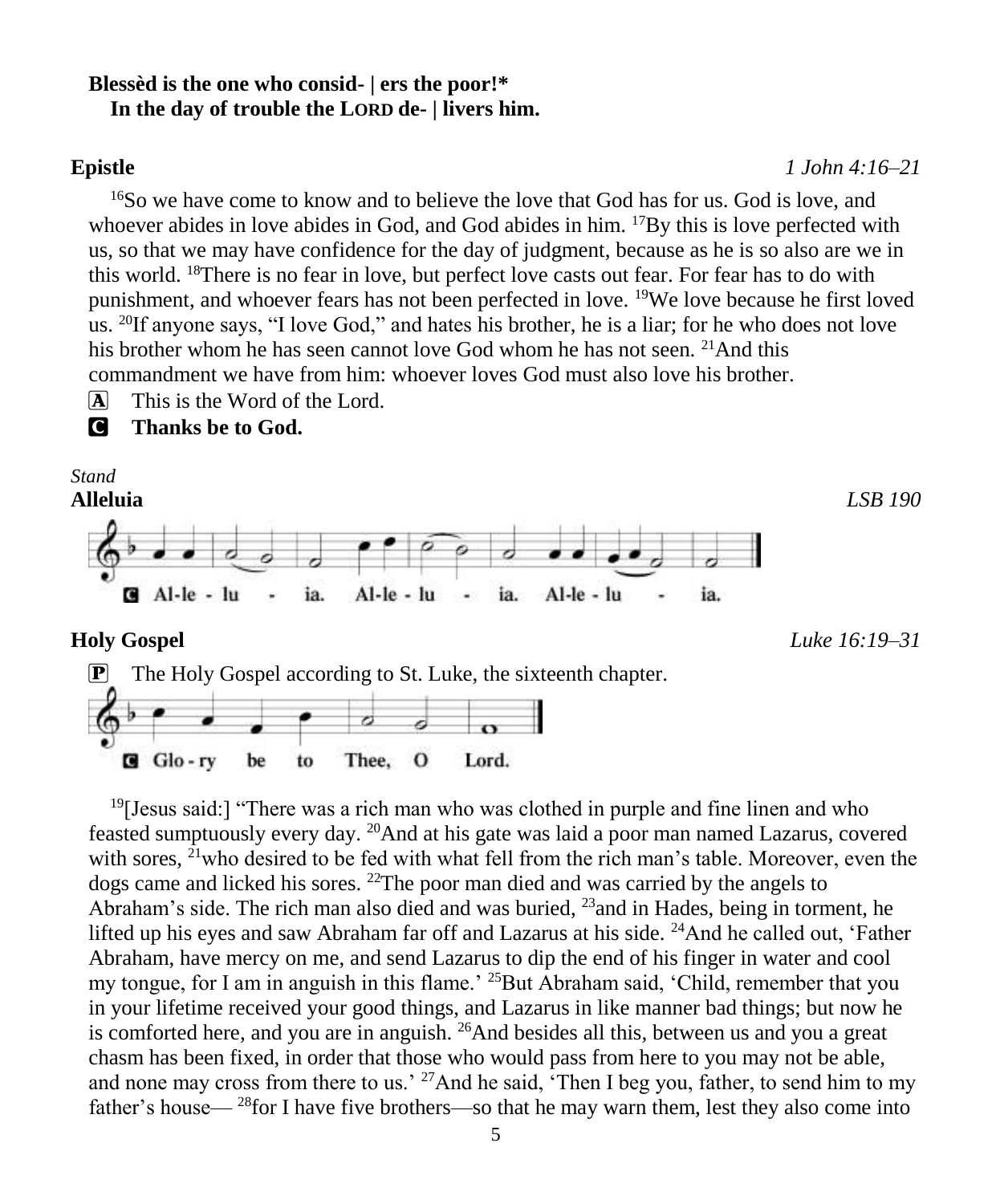this place of torment.' <sup>29</sup>But Abraham said, 'They have Moses and the Prophets; let them hear them.' <sup>30</sup>And he said, 'No, father Abraham, but if someone goes to them from the dead, they will repent.' <sup>31</sup>He said to him, 'If they do not hear Moses and the Prophets, neither will they be convinced if someone should rise from the dead.'"



#### **Nicene Creed**

C **I believe in one God, the Father Almighty, maker of heaven and earth and of all things visible and invisible.**

 **And in one Lord Jesus Christ, the only-begotten Son of God, begotten of His Father before all worlds, God of God, Light of Light, very God of very God, begotten, not made, being of one substance with the Father, by whom all things were made; who for us men and for our salvation came down from heaven and was incarnate by the Holy Spirit of the virgin Mary and was made man; and was crucified also for us under Pontius Pilate. He suffered and was buried. And the third day He rose again according to the Scriptures and ascended into heaven and sits at the right hand of the Father. And He will come again with glory to judge both the living and the dead, whose kingdom will have no end.** 

 **And I believe in the Holy Spirit, the Lord and giver of life, who proceeds from the Father and the Son, who with the Father and the Son together is worshiped and glorified, who spoke by the prophets. And I believe in one holy Christian and apostolic Church, I acknowledge one Baptism for the remission of sins, and I look for**  the resurrection of the dead and the life  $\pm$  of the world to come. Amen.

#### *Sit*

**Hymn of the Day: 768 To God the Holy Spirit Let Us Pray**

### **Sermon**

### *Stand* **Offertory** *LSB 192*

C **Create in me a clean heart, O God, and renew a right spirit within me. Cast me not away from Thy presence, and take not Thy Holy Spirit from me. Restore unto me the joy of Thy salvation, and uphold me with Thy free spirit. Amen.**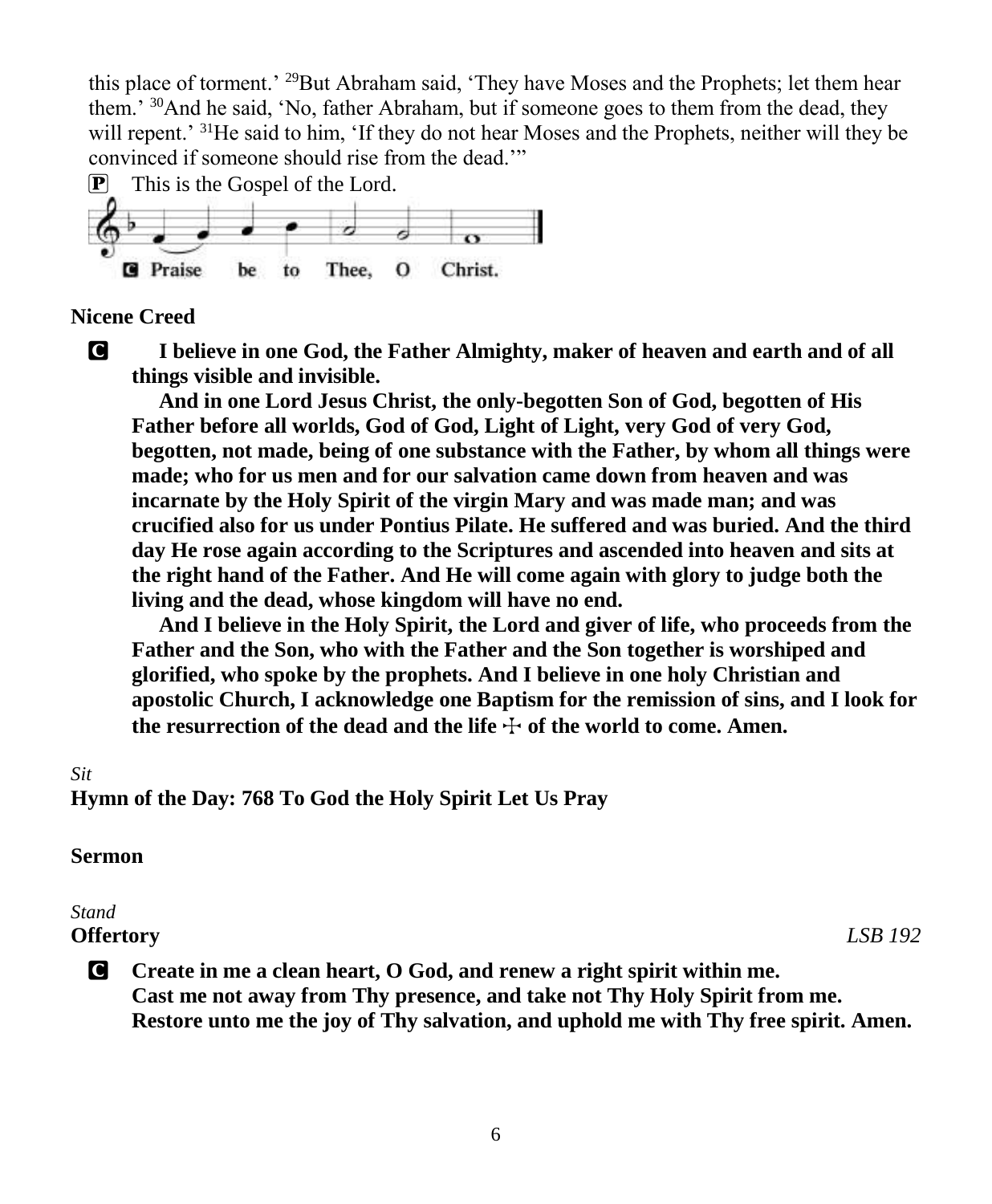**Offering** *(Offerings placed in the plates at the sanctuary doors will be carried forward at this time. Plates will still be available near the sanctuary doors for those who wish to offer their gifts to the Lord following the service.)*

**Prayer of the Church** *(After every "…let us pray to the Lord," the Congregation responds, "Lord, have mercy.")*

# Service of the Sacrament

*God's Word states that in the Lord's Supper Jesus offers His true body and blood for the forgiveness of sins (Matt. 26:28), that partaking of this Supper together is a confession of our unity in faith (1 Cor. 10:16–17) and that the body and blood of Jesus can be received to one's harm (1 Cor. 11:27–32). Out of love for those who commune, New Hope Lutheran Church communes only those who*

*1. Have been taught and examined in the Christian faith,* 

*2. Confess their sins and trust in Christ for forgiveness,* 

*3. Have made a public confession of their agreement with us in this one Scriptural faith through membership in this congregation or another congregation of the Lutheran Church—Missouri Synod.* 

*4. Have spoken with the pastor prior to the service.*

*If you are not a communicant member of New Hope or another LCMS congregation, you are invited to come up for a blessing; please cross your arms during the distribution.*

### **Preface** *LSB 194*



 $\mathbf{P}$  It is truly meet, right, and salutary that we should at all times and in all places give thanks to You, holy Lord, almighty Father, everlasting God, through Jesus Christ, our Lord, who, having created all things, took on human flesh and was born of the virgin Mary. For our sake He died on the cross and rose from the dead to put an end to death, thus fulfilling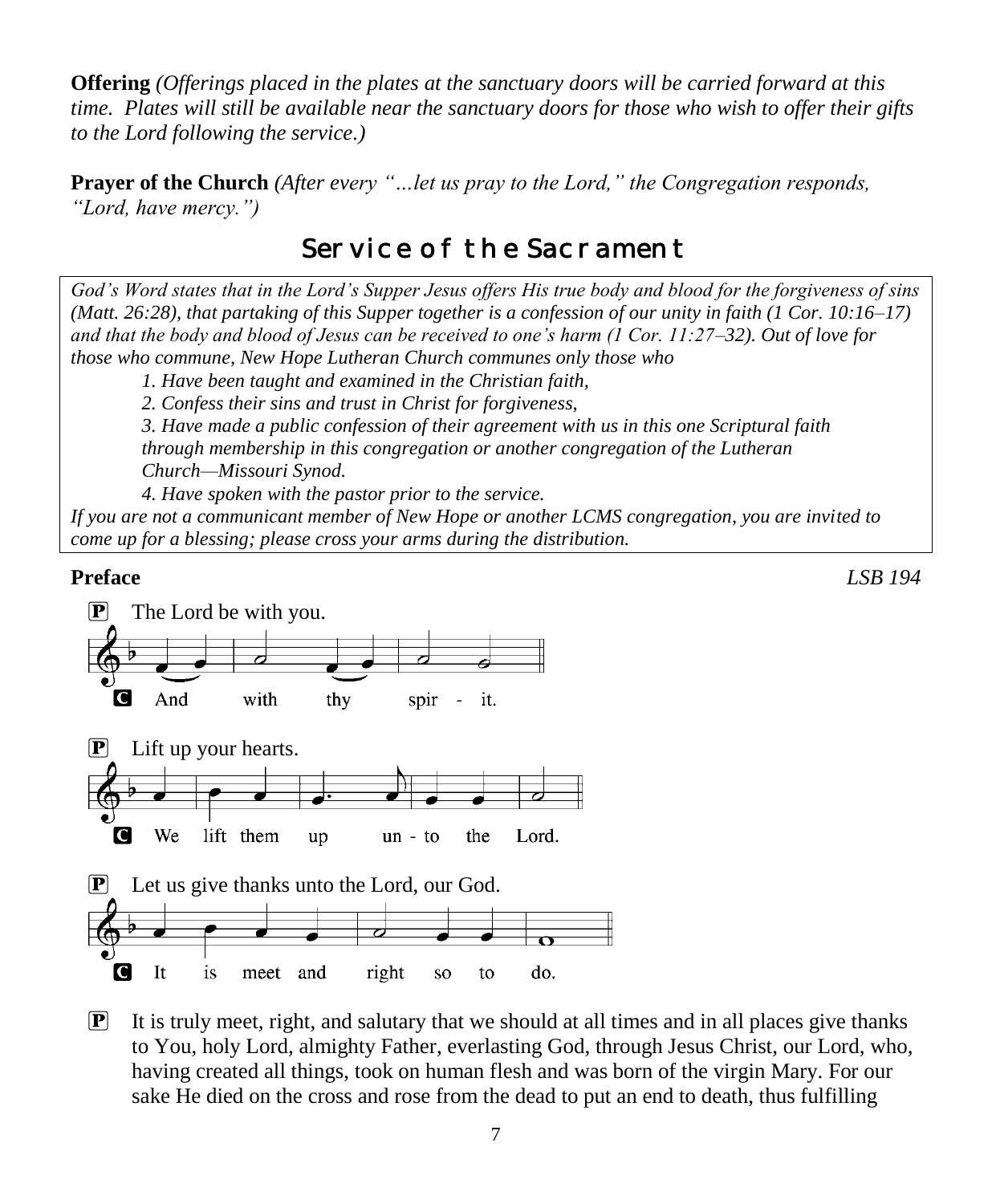Your will and gaining for You a holy people. Therefore with angels and archangels and with all the company of heaven we laud and magnify Your glorious name, evermore praising You and saying:

# **Sanctus** *LSB 195* C **Holy, holy, holy Lord God of Sabaoth; heav'n and earth are full of Thy glory. Hosanna, hosanna, hosanna in the highest. Blessed is He, blessed is He, blessed is He that cometh in the name of the Lord. Hosanna, hosanna, hosanna in the highest. Lord's Prayer** *LSB 196* **The Words of Our Lord** *LSB 197* **Pax Domini** *LSB 197*

 $\mathbf{P}$  The peace of the Lord be with you always.



**Agnus Dei** *LSB 198*

C **O Christ, Thou Lamb of God, that takest away the sin of the world, have mercy upon us. O Christ, Thou Lamb of God, that takest away the sin of the world, have mercy upon us. O Christ, Thou Lamb of God, that takest away the sin of the world, grant us Thy peace. Amen.**

*Sit*

**Distribution Hymns: 948 All Glory Be to God Alone**

 **754 Entrust Your Days and Burdens 675 Oh, What Their Joy 797 Praise the Almighty**

*Stand*

# **Nunc Dimittis** *LSB 199*

C **Lord, now lettest Thou Thy servant depart in peace according to Thy word, for mine eyes have seen Thy salvation, which Thou hast prepared before the face of all people, a light to lighten the Gentiles and the glory of Thy people Israel. Glory be to the Father and to the Son and to the Holy Ghost; as it was in the beginning, is now, and ever shall be, world without end. Amen.**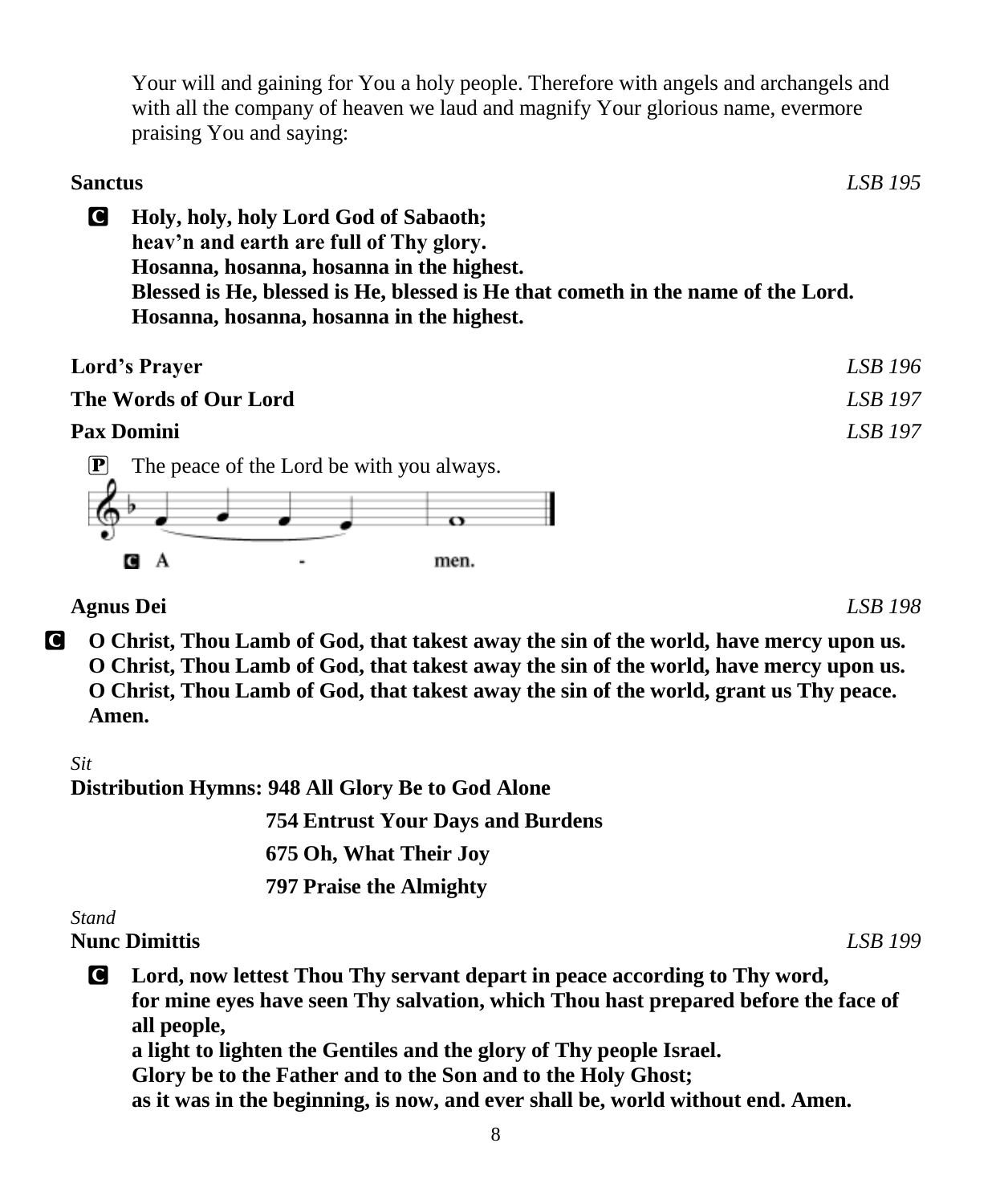

- P The Lord bless you and keep you. The Lord make His face shine upon you and be gracious unto you. The Lord lift up His countenance upon you and  $\pm$  give you peace.  $\overline{\mathbf{o}}$ d  $\overline{\sigma}$ Ō
- O A-men, a-men. a men.

## **Hymn to Depart: 708 Lord, Thee I Love with All My Heart**

## **Prayer for High School Graduates**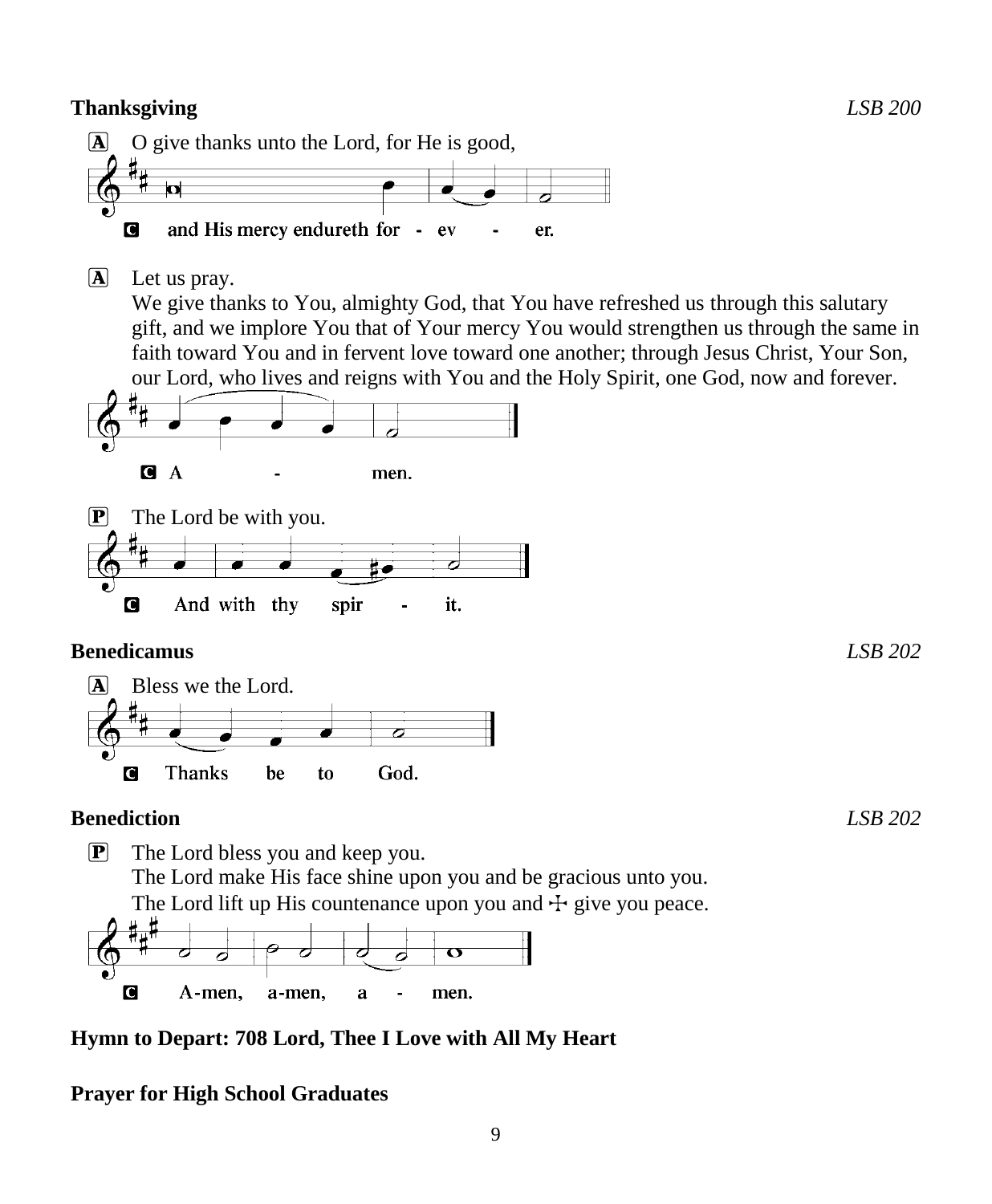**Acknowledgments:** Divine Service, Setting Three from Lutheran Service Book, Unless otherwise indicated, Scripture quotations are from the ESV® Bible (The Holy Bible, English Standard Version®), copyright © 2001 by Crossway, a publishing ministry of Good News Publishers. Used by permission. All rights reserved. Created by Lutheran Service Builder © 2022 Concordia Publishing House. Cover art: *Lazarus and the Rich Man* is from *The Doré Bible Gallery* (~1886). The art is provided by www.scholia.net and made available without cost. The cover art (with Scripture quote) and Luther quote above are designed to accompany *Crumbs – Short Devotions for Every Day of the Year* by Carl Manthey Zorn. The devotionals are available at [www.scholia.net.](http://www.scholia.net/)

# New Hope News and Notes

**June 12, 2022 Stewardship**



Giving: General Fund: \$1,344 (Amount needed weekly: \$2,966) Mortgage: \$0 (Remaining Debt: \$56,962) Attendance: 73 (Divine Service); 5 (Bible Study)

## **Upcoming Events**

Wednesday, June 22 Bible Study, 7 pm

Today, June 19 Bible Study - Conference Room, 10:30 am Sunday, June 26 **Divine Service, 9:00 am**  Smith Baby Shower, 10:30 am

## **IN OUR PRAYERS:**

**Birthdays**: Nathan Ferrell – June 19; Bryce Bowman – June 22; Jenna Bauermeister – June 23 **Anniversaries**: John and Tina Bodner – June 20; Randy and LeeAnn Siples – June 25 **Military personnel**: Tristan Graft, Denver Burkley (grandson of Joey Septer), Ethan Bearman (friend of Randy & Diana Buuck).

**Members and catechumens of our congregation:** Marilyn Kimmel, Leona Meyer, Nancy Small, Thelma Yager, Keith Fuller, Tammy Saalfrank, Russell Sponseller, Marjorie Johnson, Don Milholland, Janet Fuller, John Hartup, Lee Ann Siples, Carol Schumacher, Chris and Melissa Alfeld, Bryce Bowman, Diane Garrett.

**Friends and family of the members of our congregation:** Rev. Paul Doehrmann; Charlene Ferrell; Susan Gaines; Alice Jacobs; Makenzie Webb (granddaughter of Carol Schumacher); Johnny Johnson (husband of Candace Johnson); Robin Graham (friend of Randy and Diana Buuck); Don Hockemeyer (friend of Dara Phillips), Will Schlemmer (uncle of Erik Schlemmer), George Peck (brother of John Peck); Lynne Kuzeff (sister-in-law of Jeani Klaus); Charles Brown (brother of Sue Hansen); Verdene Franklin (mother of Diana Buuck).

**LIFE THOUGHT – Trinity I/Fathers Day –** So much does our Father love us that He sends us angels to assist us in our lowest moments (Luke 16:22). Identify those He has surrounded you with and thank them! Then look for the closest Lazarus God has laid at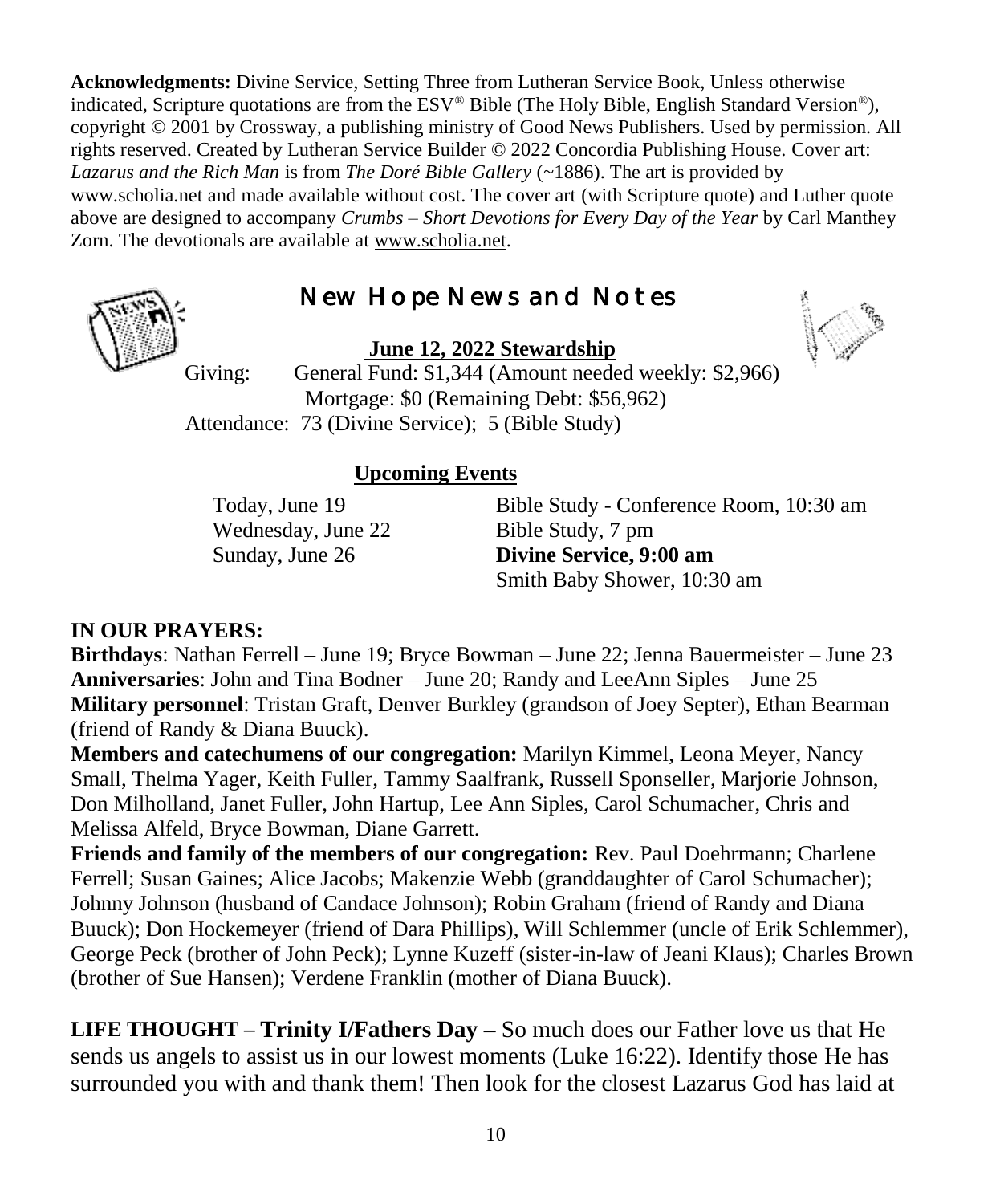your gate. Brush off the crumbs, shoo away the dogs (16:21), and set him or her a brother's place (16:27-28) at heaven's feast (16:19). *Dear Lord God, make me to find my luxuries in sharing life with Your children. Amen. – A Life Thought from lutheransforlife.org."Hurting from abortion? Word of Hope can help. [word-of-hope.org;](https://word-of-hope.org/) 888- 217-8679."*

## **2022 HIGH SCHOOL GRADUATES FROM NEW HOPE**

**Bryce M. Bowman**, son of David & Michelle Bowman. Siblings: Brandon (Kassie) Bowman of San Diego, CA and Megan (Chad) Dunham of Michell, IN. Bryce is a 10 year member of the Wells County 4-H Club and helped mentor the Wells County 4-H FIRST Lego Robotics team. He is also a 4 year member of the Huntington County 4-H Robotics Team 1501, where he did mechanical and programming. He would like to continue to help mentor the Wells County 4-H First Lego Team and is also planning to become a mentor for the Huntington County 4-H Robotics Team. Bryce's plans are to study Computer Technology/Programming/Software through Ivy Tech – Ft. Wayne for two years and transfer to Purdue Ft. Wayne to complete his degree. A special note: Bryce wants to thank everyone for their support and prayers during his continuing battle with cancer. "For I know the plans I have for you, declares the Lord, plans to prosper you and not to harm you, plans to give you hope and a future" – Jeremiah 29:11.

**Emily Elizabeth Todd**, daughter of Erik and Katie Todd. Sibling: Ethan Todd of Ossian. While at Norwell, Emily participated in basketball for four years and was a two year member of the National Honor Society. She also graduated as one of the top 15 students in her class. Future plans include attending Spring Arbor University to study criminal justice and play basketball.

*-Please keep our graduates in your prayers as they begin a new chapter in their lives!*

## **SERVING THE BODY OF CHRIST: June 19 June 26 -** *Lord willing*

Pastor: Rev. Daniel Burfiend Pastor: Rev. Daniel Burfiend Fieldworker: Patrick Cox Fieldworker: Patrick Cox Organist: Amy Schueler Organist: Amy Schueler Elder: Tony Bauermeister Elder: Terry Bauermeister Sound: Erik Schlemmer Sound: Randy Buuck

Altar Guild: Bonnie Brandewie Altar Guild: Kami and Katie Brandewie Coffee Hour: Sue Hansen Coffee Hour: Smith Baby Shower Ushers: John Peck, Theo B. Ushers: Tony Bauermeister, Mike Phillips